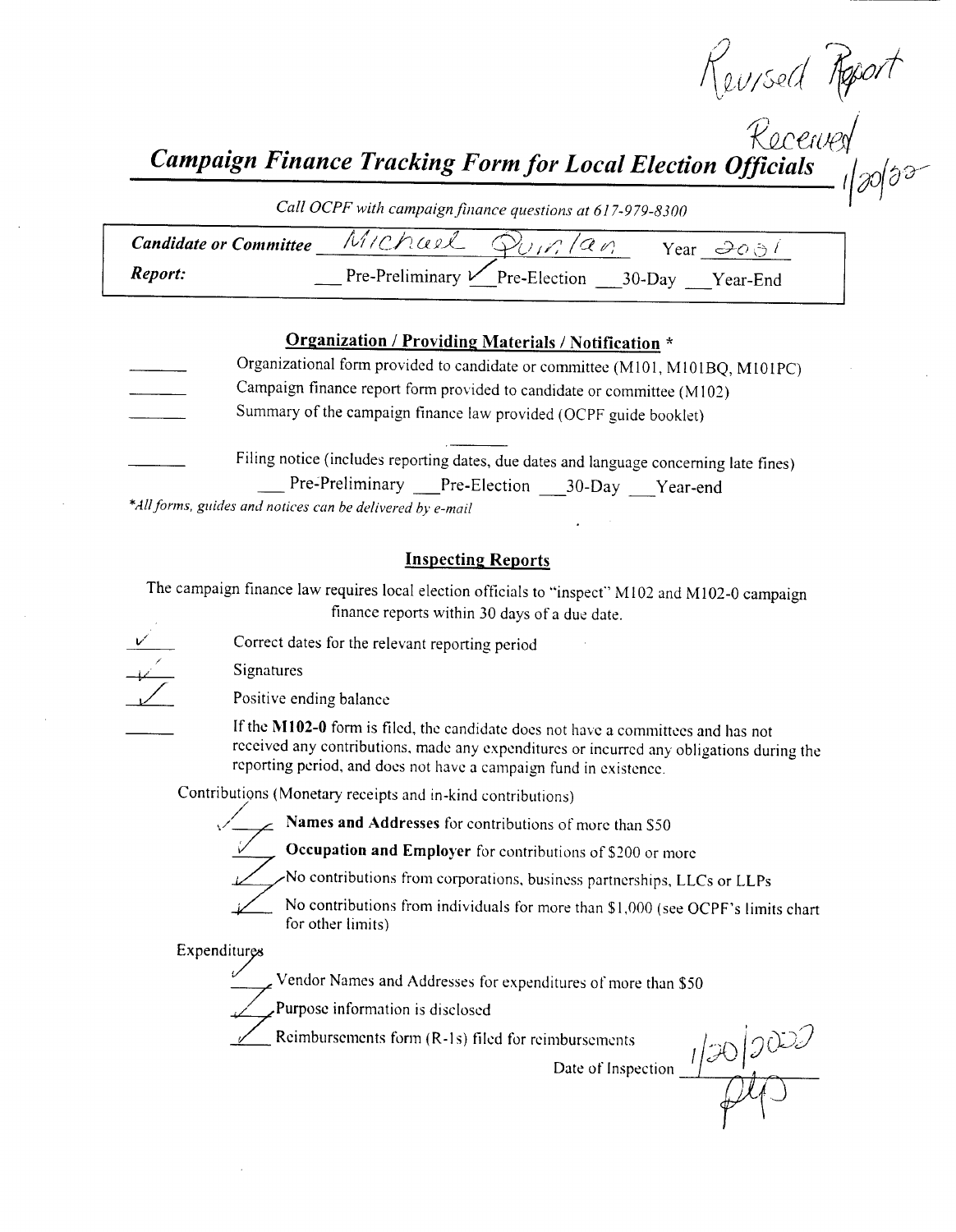To whom it may concern,

Please see the attached document for an amended pre- election report from the Committee to Elect Michael Quinlan for City Councilor at Large. This amended report reflects <sup>a</sup> new ending balance from the previous report, total expenditures, and ending balance. There was also <sup>a</sup> typographical error on an ActBlue expense from 9/12/21. The expense should have totaled \$14.82, not the previously reflected \$14.86.

If you have any questions or concerns please feel free to reach out to me directly.

Respectfully, Emily & tulpmet  $E$ mily Fitzgerald

Treasurer

413. 770. 1336

EFitzgerald14@hotmail. com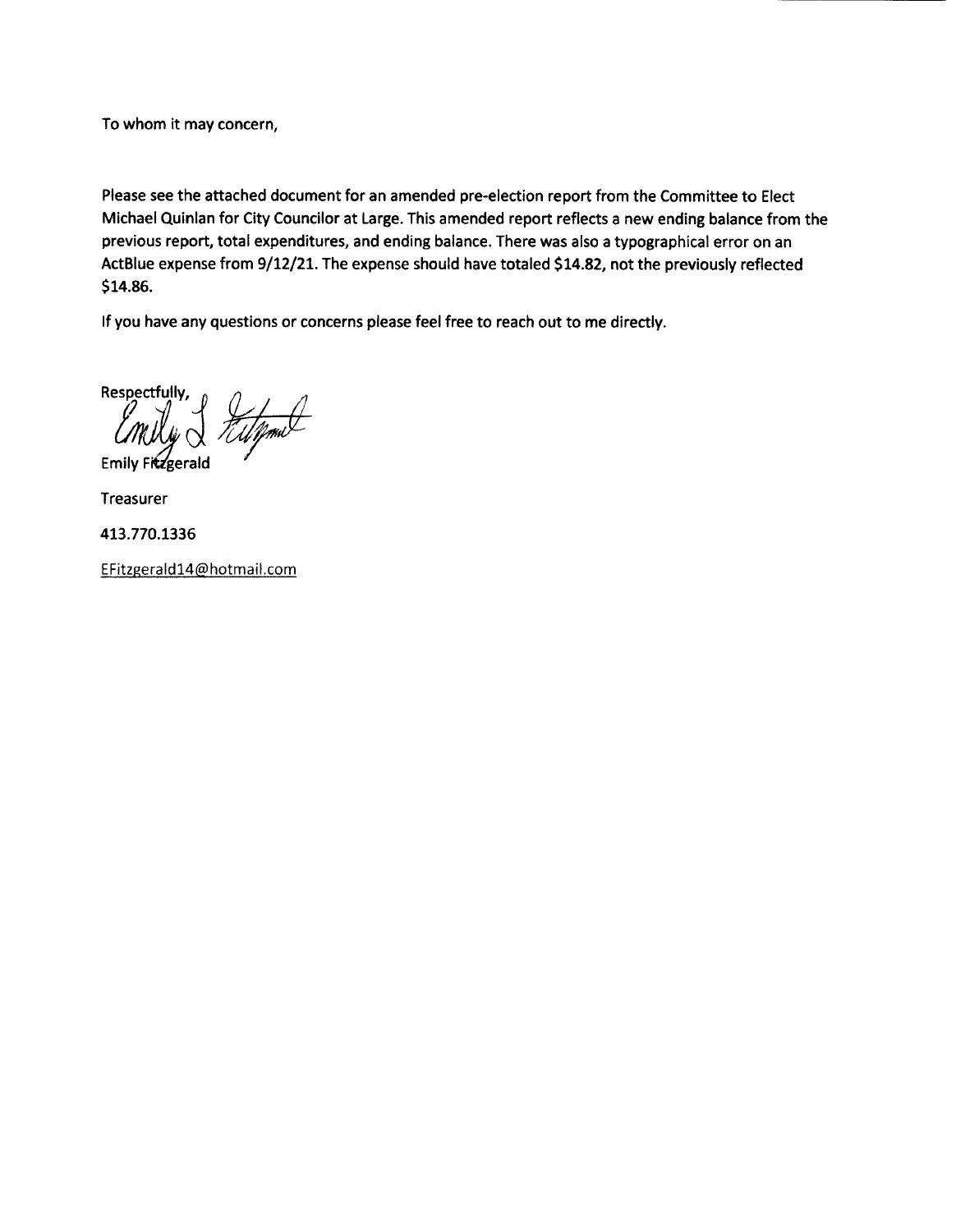| Commonwealth                                                                                                                                                                                                                                                                                                                                                                                                                                                                                                                                                                                                                                                                           | Form CPF M 102: Campaign Fine filed by candidate Michael<br>Municipal For Quintan for the period 9/12/2021-<br>Office of Campaign and Political 10/15/21 replaces the previous report |
|----------------------------------------------------------------------------------------------------------------------------------------------------------------------------------------------------------------------------------------------------------------------------------------------------------------------------------------------------------------------------------------------------------------------------------------------------------------------------------------------------------------------------------------------------------------------------------------------------------------------------------------------------------------------------------------|---------------------------------------------------------------------------------------------------------------------------------------------------------------------------------------|
| of Massachusetts                                                                                                                                                                                                                                                                                                                                                                                                                                                                                                                                                                                                                                                                       | File with: City or Town Clerk or Election Commission                                                                                                                                  |
| Fill in Reporting Period dates:<br><b>Beginning Date:</b><br>9/11/21                                                                                                                                                                                                                                                                                                                                                                                                                                                                                                                                                                                                                   | <b>Ending Date:</b><br>10/15/21                                                                                                                                                       |
| Type of Report: (Check one)<br>8th day preceding preliminary<br>$\boxtimes$ 8th day preceding election                                                                                                                                                                                                                                                                                                                                                                                                                                                                                                                                                                                 | $\Box$ 30 day after election<br>year-end report<br>dissolution                                                                                                                        |
| Michael J Quinlan Jr.<br>Candidate Full Name (if applicable)<br>City Councilor At Large - Northampton<br>Office Sought and District                                                                                                                                                                                                                                                                                                                                                                                                                                                                                                                                                    | Committee to Elect Michael Quinlan<br>Committee Name<br><b>Emily Fitzgerald</b><br>Name of Committee Treasurer                                                                        |
| 712 Bridge Road, Northampton MA 01060                                                                                                                                                                                                                                                                                                                                                                                                                                                                                                                                                                                                                                                  | 712 Bridge Road, Northampton MA 01060                                                                                                                                                 |
| <b>Residential Address</b>                                                                                                                                                                                                                                                                                                                                                                                                                                                                                                                                                                                                                                                             | <b>Committee Mailing Address</b>                                                                                                                                                      |
| E-mail:<br>michaelquinlannorthampton@gmail.com<br>Phone # (optional):<br>413-575-0454                                                                                                                                                                                                                                                                                                                                                                                                                                                                                                                                                                                                  | E-mail:<br>michaelquinlannorthampton@gmail.com<br>Phone # (optional):<br>413-575-0454                                                                                                 |
| <b>SUMMARY BALANCE INFORMATION:</b>                                                                                                                                                                                                                                                                                                                                                                                                                                                                                                                                                                                                                                                    |                                                                                                                                                                                       |
| Line 1: Ending Balance from previous report                                                                                                                                                                                                                                                                                                                                                                                                                                                                                                                                                                                                                                            | \$5,926.40                                                                                                                                                                            |
| Line 2: Total receipts this period (page 3, line 11)                                                                                                                                                                                                                                                                                                                                                                                                                                                                                                                                                                                                                                   | \$2,395.00                                                                                                                                                                            |
| <b>Line 3:</b> Subtotal (line 1 plus line 2)                                                                                                                                                                                                                                                                                                                                                                                                                                                                                                                                                                                                                                           | \$8,321.40                                                                                                                                                                            |
| Line 4: Total expenditures this period (page 5, line 14)                                                                                                                                                                                                                                                                                                                                                                                                                                                                                                                                                                                                                               | \$3,977.40                                                                                                                                                                            |
| Line 5: Ending Balance (line 3 minus line 4)                                                                                                                                                                                                                                                                                                                                                                                                                                                                                                                                                                                                                                           | \$4,344.00                                                                                                                                                                            |
| Line 6: Total in-kind contributions this period (page 6)                                                                                                                                                                                                                                                                                                                                                                                                                                                                                                                                                                                                                               |                                                                                                                                                                                       |
| Line 7: Total (all) outstanding liabilities (page 7)<br>Line 8: Name of bank(s) used: Florence Savings Bank                                                                                                                                                                                                                                                                                                                                                                                                                                                                                                                                                                            | 0.00                                                                                                                                                                                  |
|                                                                                                                                                                                                                                                                                                                                                                                                                                                                                                                                                                                                                                                                                        |                                                                                                                                                                                       |
| <b>Affidavit of Committee Treasurer:</b><br>I certify that I have examined this report including attached schedules and it is, to the best of my knowledge and belief, a true and complete statement of all campaign finance<br>activity, including all contributions, loans, receipts, expenditures, disbursements, in-kind contributions and liabilities for this reporting period and represents the campaign<br>finance activity of all persons acting under the authority or on behalf of this committee in accordance with the requirements of M.G.L. c. 55.<br>Signed under the penalties of perjury:<br>FOR CANDIDATE FILINGS ONLY: Affidavit of Candidate: (check 1 box only) | Date:<br>(Treasurer's signature)                                                                                                                                                      |
| <b>Candidate with Committee</b><br>I certify that I have examined this report including attached schedules and it is, to the best of my knowledge and belief, a true and complete statement of all campaign finance<br>$\boxtimes$<br>activity, of all persons acting under the authority or on behalf of this committee in accordance with the requirements of M.G.L. c. 55. I have not received any contributions,<br>incurred any liabilities nor made any expenditures on my behalf during this reporting period that are not otherwise disclosed in this report.                                                                                                                  |                                                                                                                                                                                       |
| <b>Candidate without Committee</b><br>I certify that I have examined this report including attached schedules and it is, to the best of my knowledge and belief, a true and complete statement of all campaign<br>finance activity, including contributions, loans, receipts, expenditures, disbursements, in-kind contributions and liabilities for this reporting period and represents the<br>campaign finance activity of all persons acting under the authority or on behalf of this candidate in accordance with the requirements of M.G.L. c. 55.                                                                                                                               | Date:                                                                                                                                                                                 |
| Signed under the penalties of perjury:                                                                                                                                                                                                                                                                                                                                                                                                                                                                                                                                                                                                                                                 | (Candidate's signature)                                                                                                                                                               |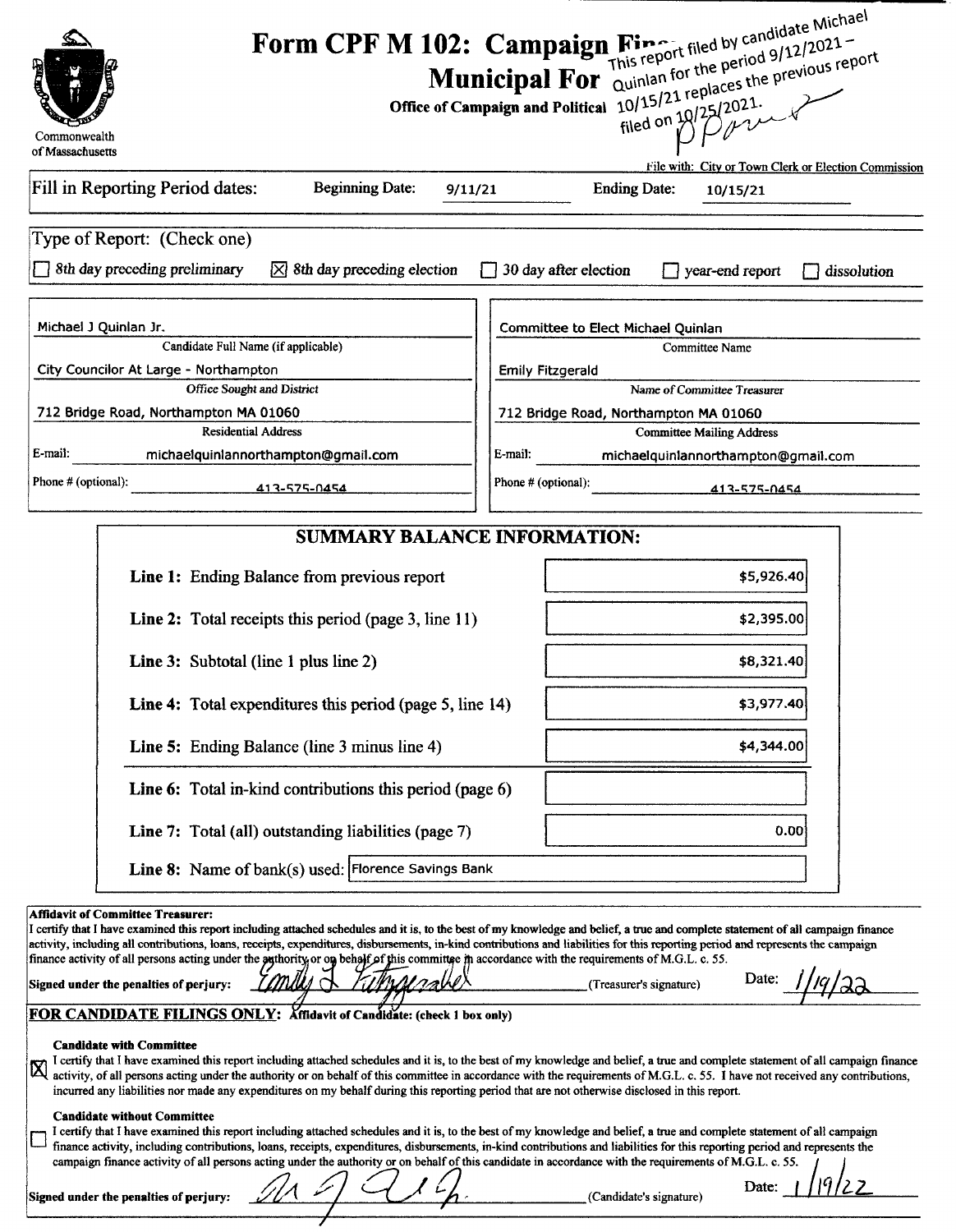### SCHEDULE A: RECEIPTS

M.G.L. c. 55 requires that the name and residential address be reported, in alphabetical order, for all receipts over \$50 in a calendar year. Committees must keep detailed accounts and records of all receipts, but need only itemize those receipts over \$50. In addition, the occupation and employer must be reported for all persons who contribute \$200 or more in a calendar year.

A" Schedule A: Receipts" attachment is available to complete, print and attach to this report, if additional pages are required to report all receipts. Please include your committee name and a page number on each page.)

| <b>Date Received</b>                                       | <b>Name and Residential Address</b><br>(alphabetical listing required)         | <b>Amount</b> | <b>Occupation &amp; Employer</b><br>(for contributions of \$200 or more) |
|------------------------------------------------------------|--------------------------------------------------------------------------------|---------------|--------------------------------------------------------------------------|
| 10/10/21                                                   | Abrashkin, William - 26 Adare Place,<br>Northampton MA 01060                   | 100,00        | Retired                                                                  |
| 10/14/21                                                   | Agna, Gwen - 50 Finn Street, Northampton<br>MA 01060                           | 100.00        |                                                                          |
| 9/24/21                                                    | Denham, Lilbeth - 281 Elm Street,<br>Northampton MA 01060                      | 100.00        |                                                                          |
| 10/5/21                                                    | Dwight, William - 39 Myrtle Street,<br>Northampton MA 01060                    | 150.00        |                                                                          |
| 9/21/21                                                    | Goggins, Patrick & Denise - 20 Bridge Road<br>Bear Hill #10, Florence MA 01062 | 200.00        | Real Estate Agent, Self employed                                         |
| 9/23/21                                                    | Lenker, George - 88 Lyman Road, Apt 1,<br>Northampton MA 01060                 | 250.00        | Retired                                                                  |
| 10/5/21                                                    | Leonard, Joan - 359 Main Street, Unit 25A,<br>Easthampton MA 01027             | 100.00        |                                                                          |
| 10/15/21                                                   | Lucey, Peggy - 777 Bridge Road,<br>Northampton MA 01060                        | 100.00        |                                                                          |
| 9/20/21                                                    | Martineau, Steve & Holly - 44 Indian Hill,<br>Florence MA 01062                | 100.00        |                                                                          |
| 9/11/21                                                    | O'Connell, Cathleen - 145 Emerson way,<br>Florence MA 01062                    | 250.00        | inurse Practitioner, Savida Health                                       |
| 10/15/21                                                   | O'Connell, Cathleen - 145 Emerson Way,<br>Florence MA 01062                    | 150.00        | Nurse Practitioner, Savida Health                                        |
| 10/14/21                                                   | Quinlan, Timothy - 22 Pomery Meadows<br>Road, Unit 6, Southampton MA 01073     | 100.00        |                                                                          |
| Line 9: Total Receipts over \$50 (or listed above)         |                                                                                | 1,700.00      |                                                                          |
| Line 10: Total Receipts \$50 and under* (not listed above) |                                                                                | 495.00        |                                                                          |
| Line 11: TOTAL RECEIPTS IN THE PERIOD                      |                                                                                |               | Enter on page 1, line 2<br>$\leftarrow$                                  |

If you have itemized receipts of\$ <sup>50</sup> and under, include them in line 9. Line <sup>10</sup> should include only those receipts not itemized above.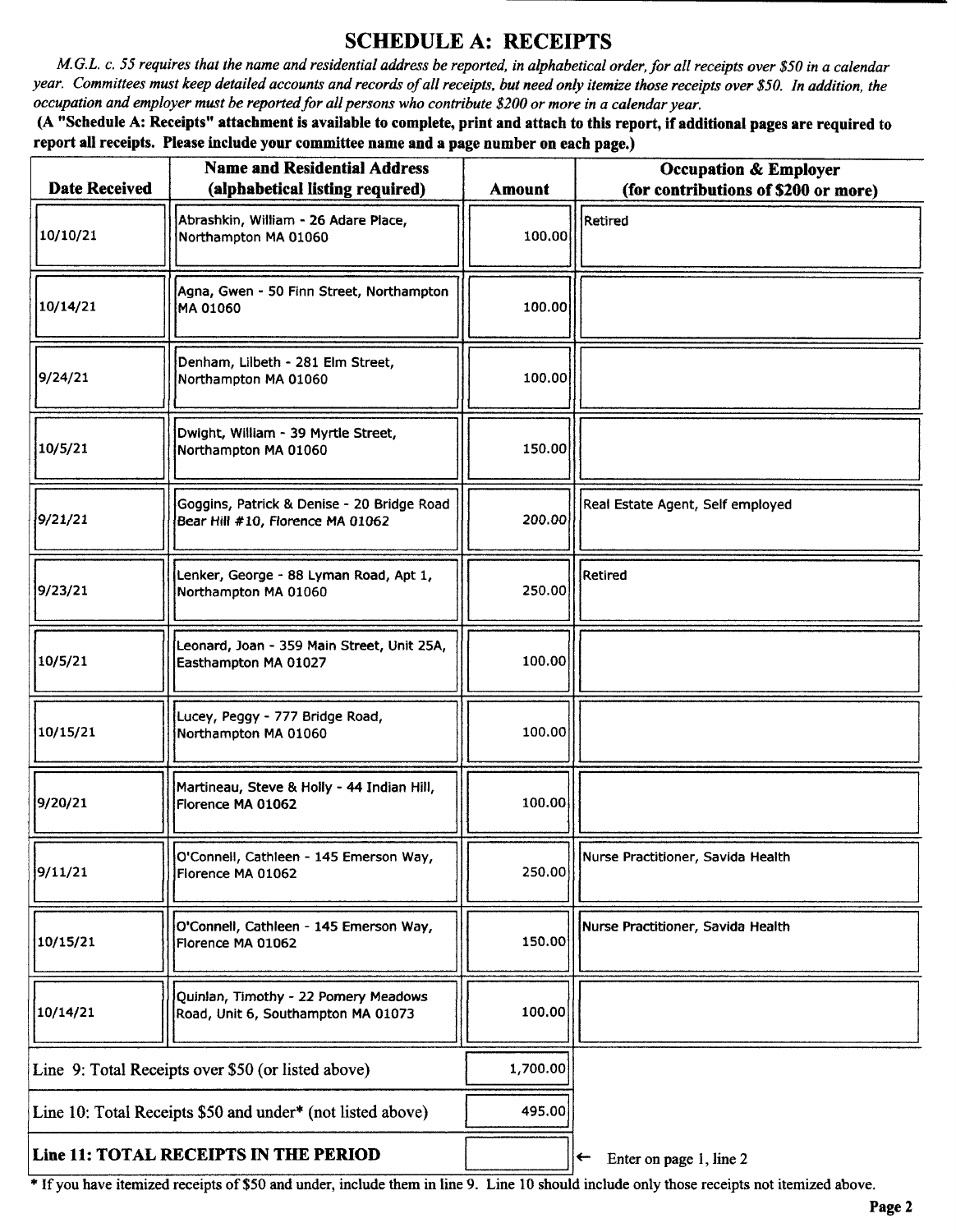### SCHEDULE A: RECEIPTS (continued)

| <b>Date Received</b>                               | <b>Name and Residential Address</b><br>(alphabetical listing required)    | Amount         | <b>Occupation &amp; Employer</b><br>(for contributions of \$200 or more) |
|----------------------------------------------------|---------------------------------------------------------------------------|----------------|--------------------------------------------------------------------------|
| 9/21/21                                            | Thompson/Mason, Todd/Elisa - 76 Massasoit<br>Street, Northampton MA 01060 | 100.00         |                                                                          |
| 10/10/21                                           | Wright, Jonathan - 91 Olander Drive,<br>Northampton MA 01060              | 100.00         |                                                                          |
|                                                    |                                                                           |                |                                                                          |
|                                                    |                                                                           |                |                                                                          |
|                                                    |                                                                           |                |                                                                          |
|                                                    |                                                                           |                |                                                                          |
|                                                    |                                                                           |                |                                                                          |
|                                                    |                                                                           |                |                                                                          |
|                                                    |                                                                           |                |                                                                          |
|                                                    |                                                                           |                |                                                                          |
|                                                    |                                                                           |                |                                                                          |
|                                                    |                                                                           |                |                                                                          |
|                                                    |                                                                           |                |                                                                          |
| Line 9: Total Receipts over \$50 (or listed above) |                                                                           | 200.00         |                                                                          |
|                                                    | Line 10: Total Receipts \$50 and under* (not listed above)                |                |                                                                          |
|                                                    | Line 11: TOTAL RECEIPTS IN THE PERIOD                                     | $2,395.00$   ← | Enter on page 1, line 2                                                  |

If you have itemized receipts of \$50 and under, include them in line 9. Line 10 should include only those receipts not itemized above.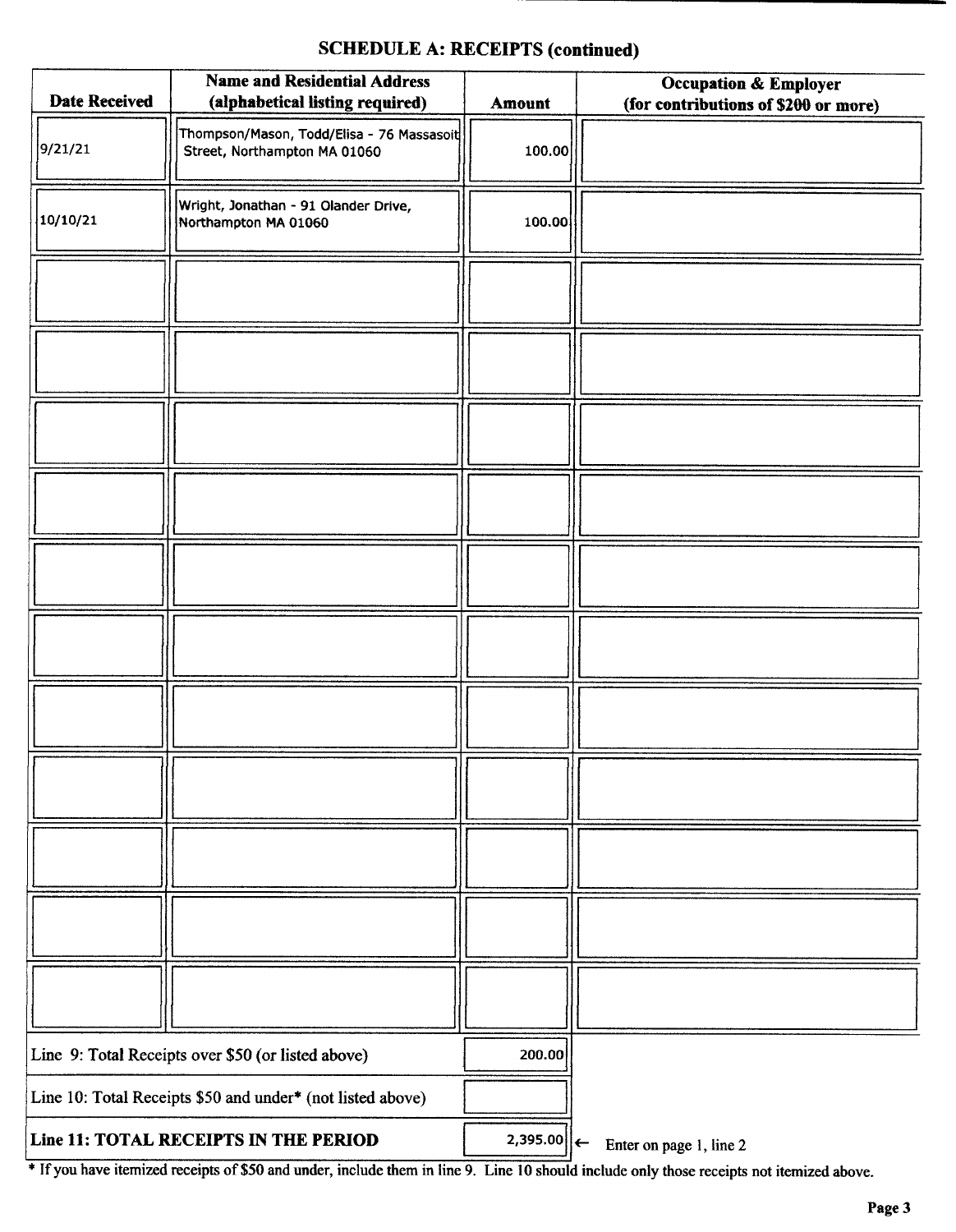### SCHEDULE B: EXPENDITURES

M.G.L. c. 55 requires committees to list, in alphabetical order, all expenditures over\$ 50 in a reporting period. Committees must keep detailed accounts and records of all expenditures, but need only itemize those over \$50. Expenditures \$50 and under may be added together, from committee records, and reported on line 13.

A" Schedule B: Expenditures" attachment is available to complete, print and attach to this report, if additional pages are required to report all expenditures. Please include your committee name and a page number on each page.)

| Date Paid | <b>To Whom Paid</b><br>(alphabetical listing) | <b>Address</b>                                                                  | <b>Purpose of Expenditure</b>                             | <b>Amount</b> |
|-----------|-----------------------------------------------|---------------------------------------------------------------------------------|-----------------------------------------------------------|---------------|
| 9/12/21   | ActBLUE                                       | PO BOX 441146, Sommerville<br>MA 02144                                          | Online Donation Transaction Fees<br><b>Amended Values</b> | 14.82         |
| 9/19/21   | <b>ActBLUE</b>                                | PO BOX 441146, Sommerville<br>MA 02144                                          | Online Donation Transaction Fees                          | 99.           |
| 9/26/21   | ActBLUE                                       | PO BOX 441146, Sommerville<br>MA 02144                                          | Online Donation Transaction Fees                          | 13.05         |
| 10/3/21   | <b>ActBLUE</b>                                | PO BOX 441146, Sommerville<br>MA 02144                                          | Online Donation Transaction Fees                          | 1.58          |
| 10/10/21  | ActBLUE                                       | PO BOX 441146, Sommerville<br>MA 02144                                          | Online Donation Transaction Fees                          | 13.84         |
| 9/12/21   | <b>Blue Host</b>                              | 1500 North Priest Drive, Suite<br>200, 2nd Floor, Tempe, AZ<br>85281            | Website hosting and domain fees                           | 260.63        |
| 9/15/21   | Get Set Marketing                             | 207 Worthington Street,<br>Springfield MA 01103                                 | Print mailer to all registered<br>voters                  | 3477.24       |
| 9/28/21   | Joe's Cafe                                    | 33 Market Street, Northampton<br>MA 01060                                       | Preliminary election night<br>volunteer dinner            | 195.25        |
|           |                                               |                                                                                 |                                                           |               |
|           |                                               |                                                                                 |                                                           |               |
|           |                                               |                                                                                 |                                                           |               |
|           |                                               |                                                                                 |                                                           |               |
|           |                                               | Line 12: Total Expenditures over \$50 (or listed above)                         |                                                           |               |
|           |                                               | Line 13: Total Expenditures \$50 and under* (not listed above)                  |                                                           |               |
|           |                                               | Enter on page 1, line $4 \rightarrow$ Line 14: TOTAL EXPENDITURES IN THE PERIOD |                                                           | \$3,977.40    |

\* If you have itemized expenditures of \$50 and under, include them in line 12. Line 13 should include only those expenditures not itemized above. above. **Page 4** and the set of the set of the set of the set of the set of the set of the set of the set of the set of the set of the set of the set of the set of the set of the set of the set of the set of the set of the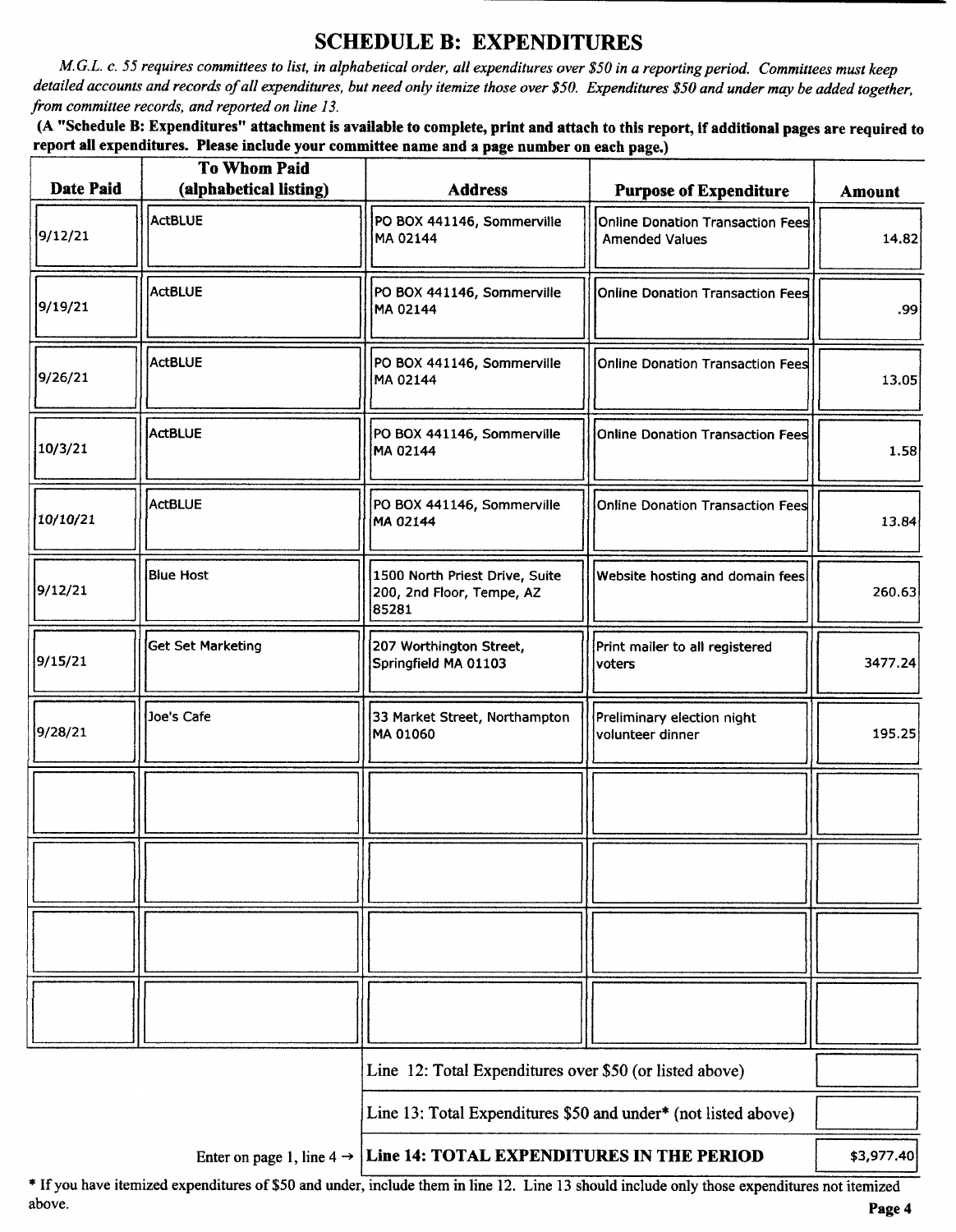|           | To Whom Paid           |                                                          |                               |        |
|-----------|------------------------|----------------------------------------------------------|-------------------------------|--------|
| Date Paid | (alphabetical listing) | Address                                                  | <b>Purpose of Expenditure</b> | Amount |
|           |                        |                                                          |                               |        |
|           |                        |                                                          |                               |        |
|           |                        |                                                          |                               |        |
|           |                        |                                                          |                               |        |
|           |                        |                                                          |                               |        |
|           |                        |                                                          |                               |        |
|           |                        |                                                          |                               |        |
|           |                        |                                                          |                               |        |
|           |                        |                                                          |                               |        |
|           |                        |                                                          |                               |        |
|           |                        |                                                          |                               |        |
|           |                        |                                                          |                               |        |
|           |                        |                                                          |                               |        |
|           |                        |                                                          |                               |        |
|           |                        |                                                          |                               |        |
|           |                        |                                                          |                               |        |
|           |                        |                                                          |                               |        |
|           |                        |                                                          |                               |        |
|           |                        |                                                          |                               |        |
|           |                        |                                                          |                               |        |
|           |                        |                                                          |                               |        |
|           |                        |                                                          |                               |        |
|           |                        |                                                          |                               |        |
|           |                        |                                                          |                               |        |
|           |                        |                                                          |                               |        |
|           |                        |                                                          |                               |        |
|           |                        |                                                          |                               |        |
|           |                        |                                                          |                               |        |
|           |                        |                                                          |                               |        |
|           |                        |                                                          |                               |        |
|           |                        |                                                          |                               |        |
|           |                        |                                                          |                               |        |
|           |                        |                                                          |                               |        |
|           |                        |                                                          |                               |        |
|           |                        |                                                          |                               |        |
|           |                        |                                                          |                               |        |
|           |                        |                                                          |                               |        |
|           |                        |                                                          |                               |        |
|           |                        |                                                          |                               |        |
|           |                        |                                                          |                               |        |
|           |                        |                                                          |                               |        |
|           |                        |                                                          |                               |        |
|           |                        |                                                          |                               |        |
|           |                        |                                                          |                               |        |
|           |                        |                                                          |                               |        |
|           |                        | Line 12: Expenditures over \$50 (or listed above)        |                               |        |
|           |                        |                                                          |                               |        |
|           |                        | Line 13: Expenditures \$50 and under* (not listed above) |                               |        |
|           |                        |                                                          |                               |        |

#### SCHEDULE B: EXPENDITURES (continued)

Enter on page 1, line  $4 \rightarrow$  Line 14: TOTAL EXPENDITURES IN THE PERIOD

If you have itemized expenditures of\$50 and under, include them in line 12. Line <sup>13</sup> should include only those expenditures not itemized above.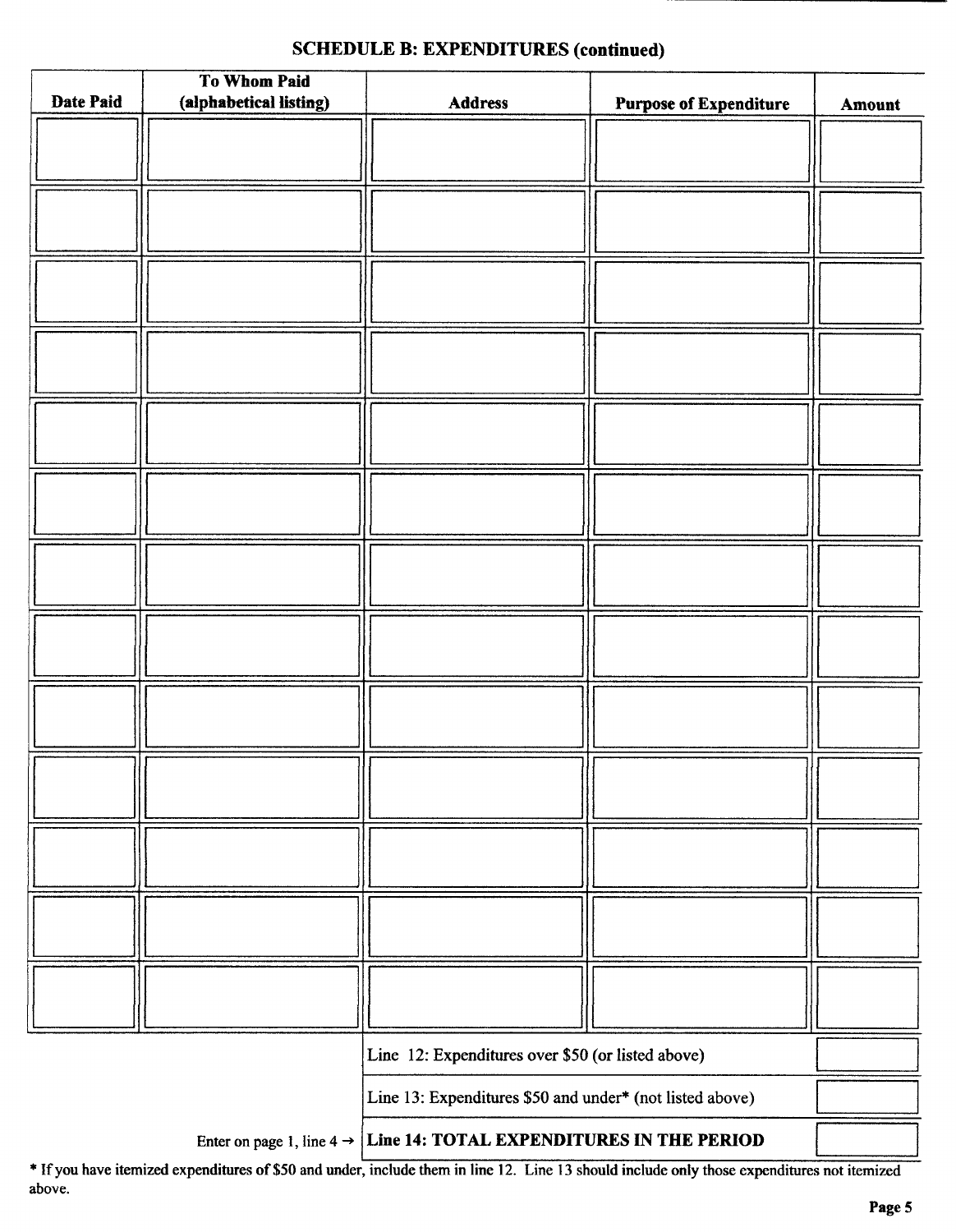## SCHEDULE C: " IN-KIND" CONTRIBUTIONS

Please itemize contributors who have made in-kind contributions of more than \$50. In-kind contributions \$50 and under may be added together from the committee's records and included in line 16 on page 1.

| <b>Date Received</b>                                                       | From Whom Received* | <b>Residential Address</b>                                 | <b>Description of Contribution</b>                               | <b>Value</b> |
|----------------------------------------------------------------------------|---------------------|------------------------------------------------------------|------------------------------------------------------------------|--------------|
| 11/2/21                                                                    | Emily Fitzgerald    | 11B Couture Road, Southampton<br>MA 01072                  | Purchase of donuts for<br>campaign volunteers on<br>election day | 12.00        |
|                                                                            |                     |                                                            |                                                                  |              |
|                                                                            |                     |                                                            |                                                                  |              |
|                                                                            |                     |                                                            |                                                                  |              |
|                                                                            |                     |                                                            |                                                                  |              |
|                                                                            |                     |                                                            |                                                                  |              |
|                                                                            |                     |                                                            |                                                                  |              |
|                                                                            |                     |                                                            |                                                                  |              |
|                                                                            |                     |                                                            |                                                                  |              |
|                                                                            |                     |                                                            |                                                                  |              |
|                                                                            |                     |                                                            |                                                                  |              |
|                                                                            |                     |                                                            |                                                                  |              |
|                                                                            |                     | Line 15: In-Kind Contributions over \$50 (or listed above) |                                                                  | 12.00        |
|                                                                            |                     |                                                            | Line 16: In-Kind Contributions \$50 & under (not listed above)   |              |
| Enter on page 1, line $6 \rightarrow$ Line 17: TOTAL IN-KIND CONTRIBUTIONS |                     |                                                            | 12.00                                                            |              |

\* If an in-kind contribution is received from a person who contributes more than \$50 in a calendar year, you must report the name and address of the contributor; in addition, if the contribution is\$ <sup>200</sup> or more, you must also report the contributor's occupation and employer.